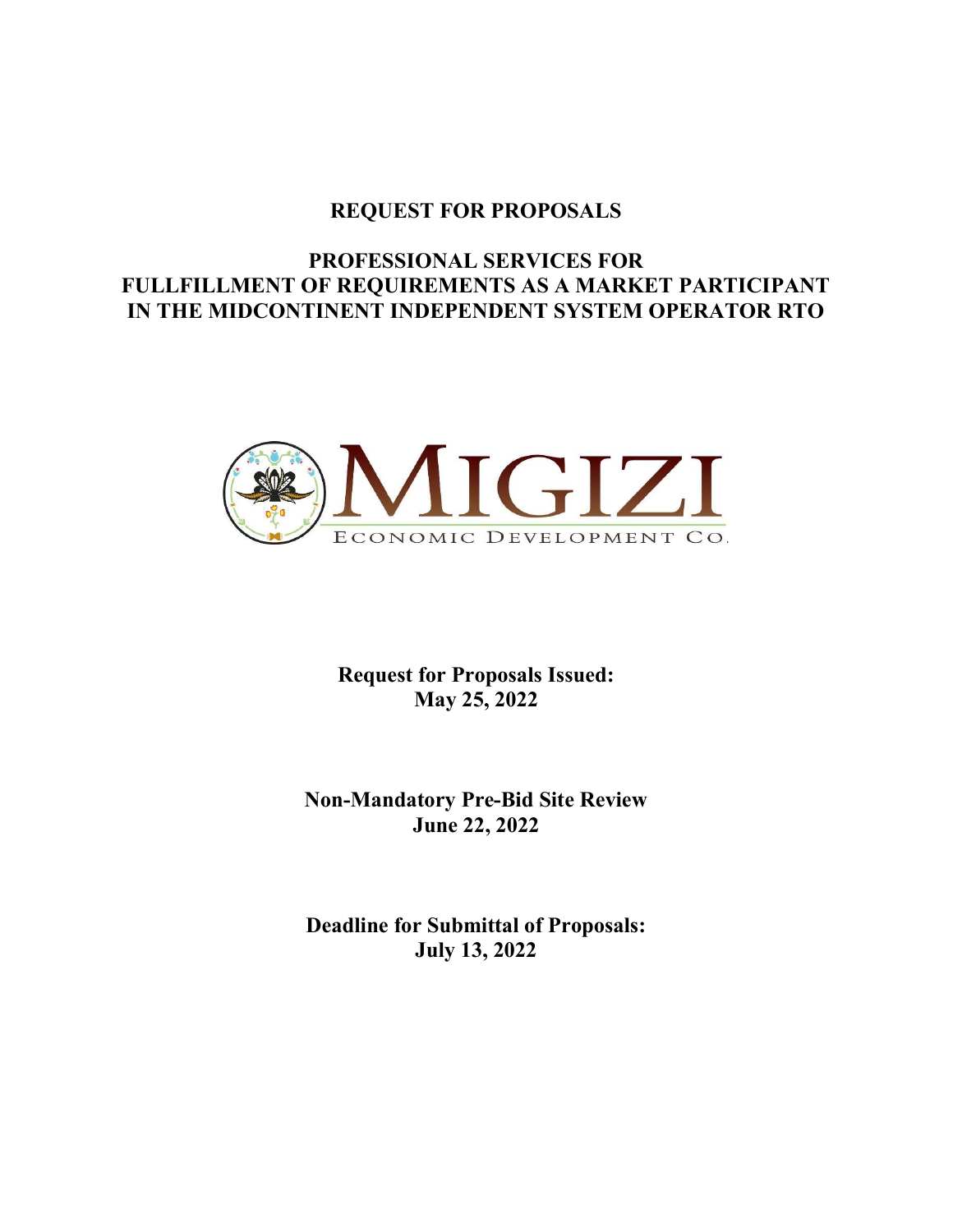### I. INSTRUCTIONS

The Migizi Economic Development Company (Migizi) is seeking proposals from qualified firms to perform the functions of a Market Participant that is located within the Midcontinent Independent System Operator (MISO) RTO and to perform internal billing and other related items as outlined in the "Scope of Work".

Interested firms are invited to submit three (3) original signed proposals. The proposal shall be made in the format provided and the complete proposal, together with any and all additional materials, shall be enclosed in a sealed envelope addressed and delivered no later than 5:00pm EST on July 13, 2022 to the following address:

Brian A. Smith Migizi Economic Development Company MISO Market Participant Professional Services Proposal 2410 S. Leaton Rd. Suite 1 Mount Pleasant, Michigan 48858

This Request for Proposal (RFP) does not commit Migizi to award a contract or pay any cost incurred in the preparation of a proposal responsive to this request. Migizi reserves the right to reject or accept all or part of any proposal, waive any irregularities thereof, or to cancel this RFP in part or in its entirety. Migizi further reserves the right to accept the proposal that it considers to be in the best interest of Migizi.

The services we require include:

- $\checkmark$  MISO Meter Data Management Agent activities and functions for the Saginaw Chippewa Indian Tribe, Market Participant # 1130
- $\checkmark$  Internal billing creation
- $\checkmark$  MISO settlement statement analysis
- $\checkmark$  Work with Migizi Accounting in the event there is a billing dispute with MISO or other counter-party in respect to MISO transactions

Additional services to be provided in the "Scope of Work" section.

All requirements, including scope of work must be addressed in your proposal. Non-responsive proposals may not be considered. All proposals, whether selected or rejected, shall become the property of Migizi. The full RFP can be found on the website www.migiziedc.com Firms are responsible for checking the website periodically for updates or addenda to the RFP.

A non-mandatory pre-bid walkthrough of the Saganing substation site and metered properties is scheduled for June 22, 2022  $\omega$  10:00am. All interested firms are encouraged to attend and gain greater knowledge of the project. Any firm that intends to attend this walkthrough, needs to notify Brian Smith prior to June 20, 2022 so that appropriate security measures are taken care of in advance.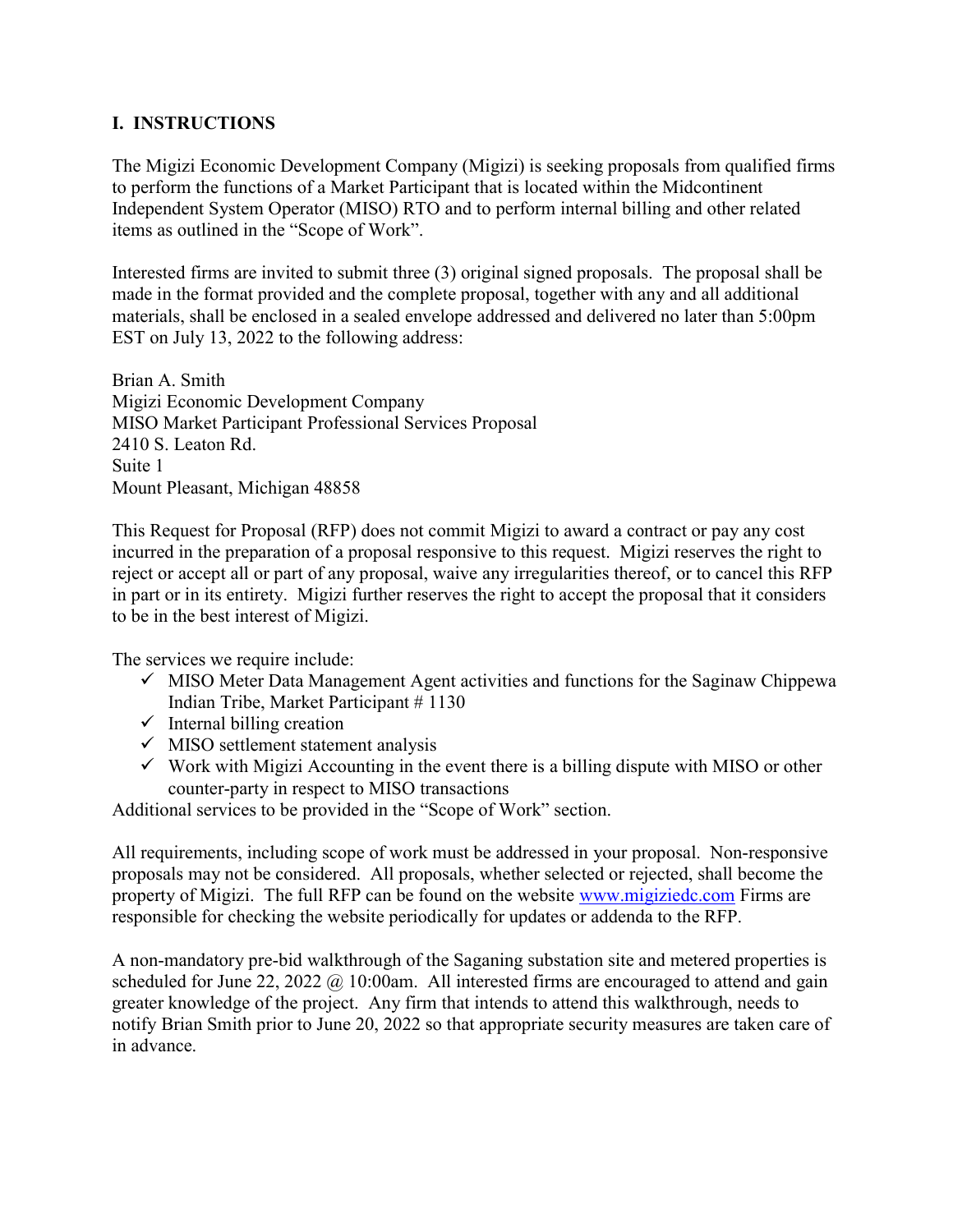Requests for information related to this RFP should be submitted via email to Brian Smith at basmith@sagchip.org no later than June 24, 2022. Answers to all questions asked will be posted on the website listed above no later than June 29, 2022. II. BACKGROUND

Migizi Economic Development Company is a wholly owned subsidiary of the Saginaw Chippewa Indian Tribe of Michigan. Created to manage the Tribe's non-gaming businesses, the Migizi mission is to provide for the financial security of the next seven generations of Tribal Members. With a diverse portfolio ranging across nine industries, from hospitality to health care, Migizi Economic Development Company services the Great Lakes Bay Region and provides employment opportunities for Tribal Members and non-members alike through strategic investment and sustainable growth.

The Saganing electrical substation is located within Township 18N, Range 5E, Section 31 on Tribal Lands in the Township of Standish, Arenac County Michigan. The 7 MW substation is connected to the Karn-Iosco circuit operated by METC/ITC. There is an underground utility corridor with a distribution voltage of 13.8 kV that connects the substation to each metered location within tribal lands. The system has a fiber optic SCADA System comprising of Survalent software and Schweitrer RTAC.

## III. PROJECT PURPOSE

Migizi desires to engage a qualified firm that will provide various consulting and tasking related to its requirements as a Market Participant in the Midcontinent Independent System Operator (MISO). Internal functions include the proper submission of meter data and other electricity buying tasks; internal billing and submission to appropriate departments; monitor settlements according to MISO schedules to make sure that data is correct.

The selected firm will help to ensure that the systems related to electricity meters, historical data, and other related items are in compliance with all industry standards. The selected firm's primary contact with Migizi or the Tribe will be Brian Smith, Economic Development Director via email at basmith@sagchip.org or by phone at 989-775-4091.

## IV. SCOPE OF WORK

Migizi Economic Development Company is seeking a qualified firm to perform the following services:

- $\checkmark$  MDMA Functions
	- o Collection of interval data from the Saganing revenue meter located in the substation
	- o Creation of 24 hour interval MDMA XML submission file in compliance with MISO standards
	- o Upload the daily files to the MISO portal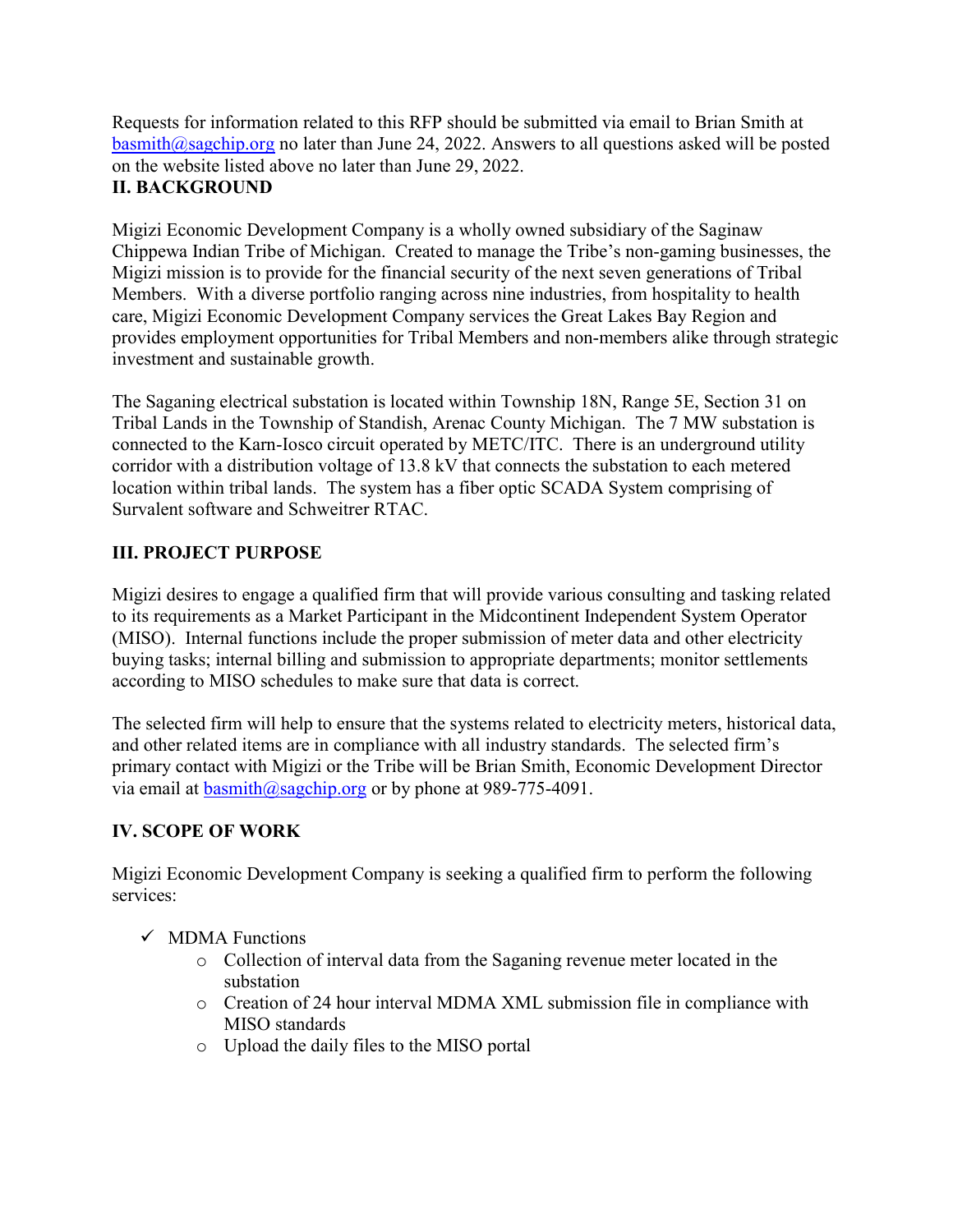- o Collection of the interval data from the Saganing distribution meters (laundry, powwow grounds, tribal administration building, water / waste water treatment plant, hotel 1, hotel 2, and casino
- o Work with SCIT I.T. in the event there are issues with connectivity of the meters to the SCIT network
- o Work with MISO to resolve any meter reporting errors
- o Work with SCIT Utilities and vendors to resolve and meter issues
- $\checkmark$  Electricity Buying
	- o Continue to purchase power at the tribe's MISO LMP node price (CONS.SCIT) as a NITS customer
	- o Periodically evaluate purchasing power in a day ahead market versus real time in the event the Migizi Board or Tribal Council approves purchasing power in the date ahead markets and manage the daily purchase and load shape in submissions into the MISO portal
	- o Periodically evaluate value of negotiating a power purchase agreement
- $\checkmark$  Annual Resource Adequacy Planning
	- o Work with MISO Resource Adequacy staff to ensure that Migizi has the required amount of capacity for the upcoming Planning Year(s)
	- o Look for capacity purchase options prior to annual MISO capacity auction
	- o Make recommendation to Migizi Board related to various capacity purchase options
	- o Work with SCIT departments to execute capacity purchase documents
- $\checkmark$  Compliance
	- o Insure that the firm and Migizi is in compliance with all FERC, RFC, MISO, and all related professional standards and rules along with the Saginaw Chippewa Tribal Ordinance #35
- $\checkmark$  SCADA Management/Data Collection
	- o Work with Tribal I.T. to complete user set up and get direct access to SCADA network
	- o Work with Tribal I.T. to complete setup of MSSQL SCADA replication and internal PostgreSQL production databases
- $\checkmark$  Internal Billing
	- o Create monthly internal billing spreadsheet
	- o Email spreadsheet to Tribal Operations Accounting, Migizi Accounting and Migizi Economic Development Director
	- o Perform Market Settlement Statement analysis and validation versus metered energy submissions
	- o Perform Transmission Settlement Statement analysis and validation versus metered energy submissions
	- o Perform analysis and validation of weekly market invoices
	- o Perform analysis and validation of monthly transmission invoices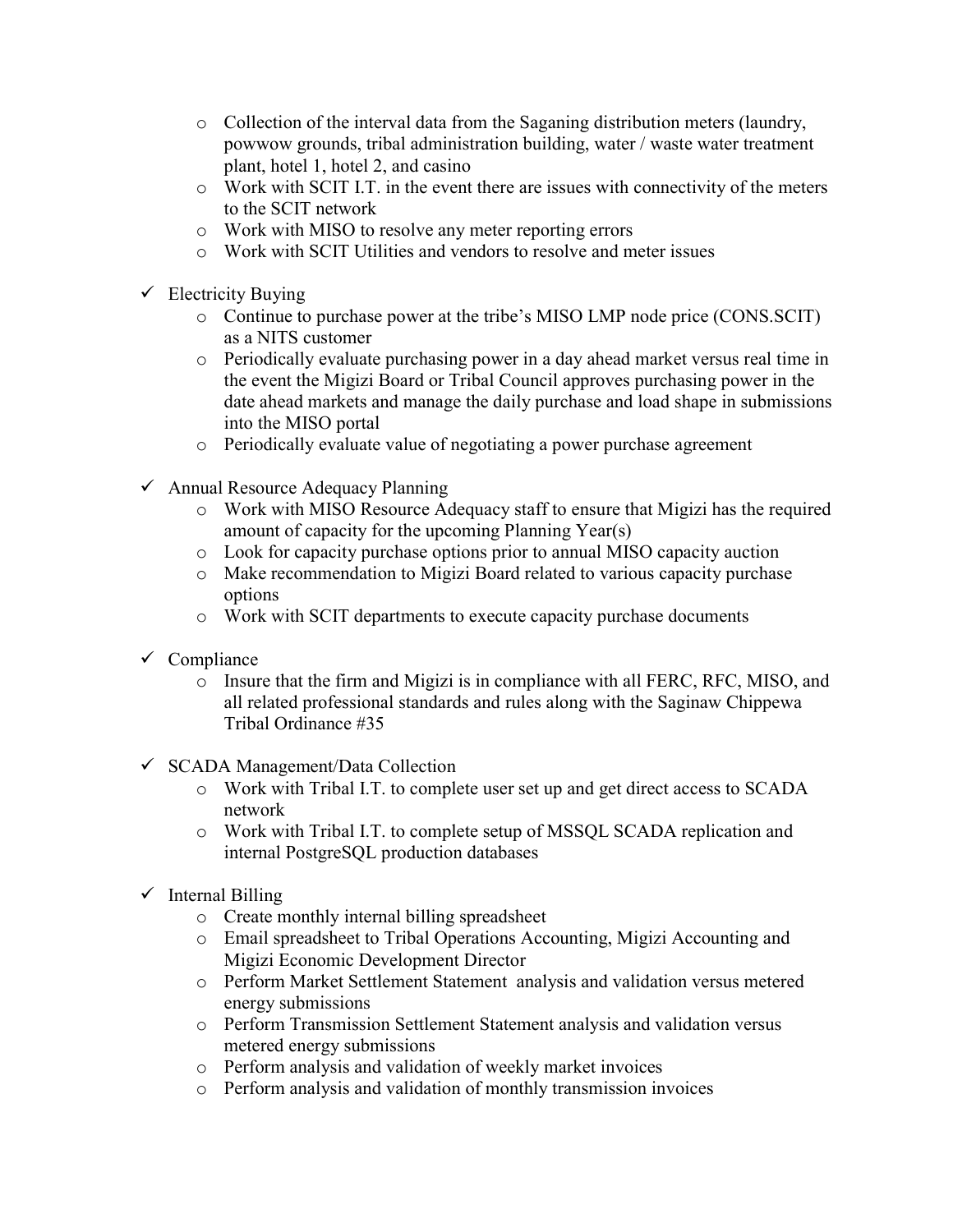- $\circ$  In the event there are any invoice or account withdrawal errors, work with the necessary accounting department and the MISO liaison to resolve any issues
- $\checkmark$  Personnel Backup
	- o Train at least one other employee of selected firm other than the primary contact listed under "Instruction to Bidders, A. Submittal" and have at least two qualified employees capable of performing all tasks listed for the duration of the contract. Any changes to this list needs to be made available to Migizi.

### V. CONTENTS FOR PROPOSALS

In order for a proposal to be considered, it must be clear, concise, complete, well organized and demonstrate both the respondent's qualifications and its ability to follow instructions. The quality of answers, not length of responses or visual exhibits, is important in the proposal.

The proposal shall be organized in the format listed below. Respondents shall read each item carefully and answer each of the following items accurately to ensure compliance with Migizi requirements. Failure to provide all requested information or deviation from the required format may result in disqualification.

#### Instructions to Bidders

### A. Submittal

Include the RFP's title and submittal due date, the name, address, and telephone number of the responding firm. Include a contact person and corresponding email address. The letter shall state that the proposal shall be valid for 120 days from the submission of proposals due date and that the staff proposed for these contracted service(s) is available immediately. The person authorized by the firm to negotiate a contract with Migizi shall sign the cover letter.

### B. Description of Firm

- $\checkmark$  Name of firm, address, telephone number, and website.
- $\checkmark$  Name, title, phone number email address of the firm's contact person.
- $\checkmark$  Provide an organizational description of your firm.
- $\checkmark$  Demonstrated experience in providing services to electricity related entities.
- $\checkmark$  Describe the firms experience working with Native American communities.

### C. Organizational Structure

Describe your firm's organizational structure. Supply the names of the professionals who will be responsible in providing services as outlined in this RFP. Please provide resumes for these individuals.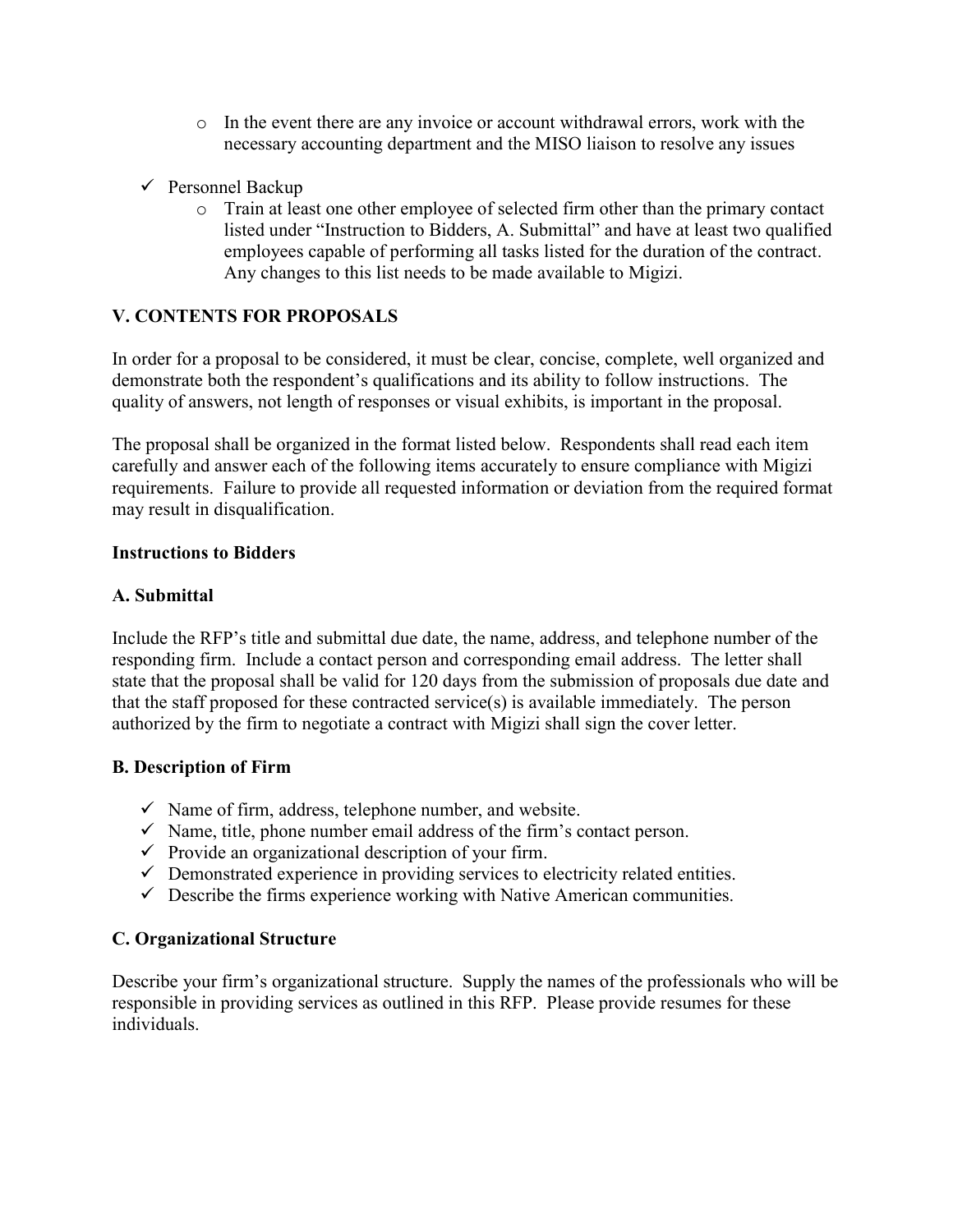### D. References and Description of Experience

This section should identify similar projects that the firm has completed as outlined in this RFP. Use this section to indicate the areas of expertise of your firm and the firm's expertise will enable Migizi to benefit from that expertise. Include the size of other projects related to this RFP, along with the names of individuals familiar with your work that can be contacted by Migizi staff. Identify any legal proceeding (arbitration, complaint or court action) filed by an owner against your firm for any project for which you provided contractual services to during the last five years

### E. Project Overview

This section should clearly convey the firm's understanding of the nature of the scope of work and the general approach the firm will use to perform the services requested.

#### F. Cost Proposal

This section must provide a monthly fee to perform all services outlined in the "Scope of Work". The proposed fee must be inclusive of all anticipated costs associated with that performance.

An additional hourly fee rate for related services.

## VI. SELECTION CRITERIA

Migizi staff will select and rank in the order of their qualifications those companies deemed to be the most highly qualified to perform the required work.

- $\checkmark$  Demonstrated understanding and responsiveness to RFP.
- $\checkmark$  Experience of firm and personnel named in the proposal.
- $\checkmark$  Project understanding and approach including and understanding of the Tribe and Migizi.
- $\checkmark$  Oral interview (if requested by Migizi).
- $\checkmark$  Completeness and quality of the proposal.
- $\checkmark$  Cost proposal.

### VII. PROCESS FOR SELECTING FIRM

Migizi may choose to interview any, all or none of the respondents as may be in the best interest of Migizi. If interviews are held, Migizi will notify those firm(s) selected as to the place, date and time. Migizi will make investigations as necessary regarding the financial stability of any or all the respondents and may require review by the Saginaw Chippewa Indian Tribe's legal counsel. The names of all firms submitting proposals and the names, if any, selected for interview shall be not become public information. Firms that have not been selected shall be so notified in writing after the conclusion of the selection process. Late bids will not be opened and not returned to bidder.